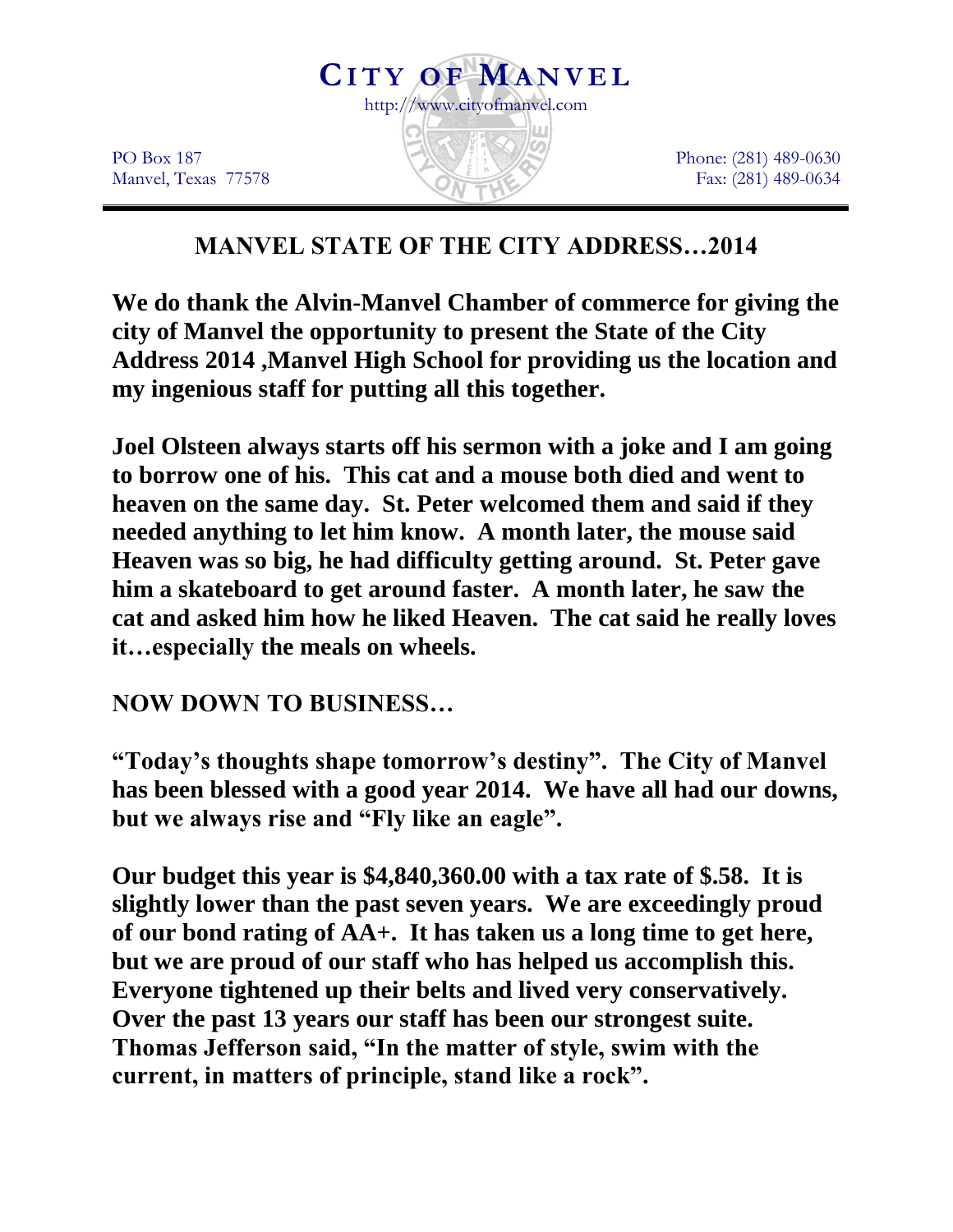**Our sales tax has also been a tremendous asset for our city. It has been slowly rising since 2010 . This year the sale tax has increased to \$1,340,887 still sending \$266,000 to MEDC and to the road fund \$266,000.**

**The MEDC of expanding infrastructure of 8,000 linear feet along the North side of SH6 has begun and should be finished in the next 120 days, weather permitting. This is a project MEDC has planned for the past two years accruing almost \$2 million to finance this project. They are now looking into the expansion of infrastructure along the South side of SH6. This will open the gates for future economic development. Amelia Earhart said, "Never interrupt someone doing something you said could not be done".**

**Winston Churchill once said, "The pessimist sees difficulty in every opportunity. The optimist sees opportunity in every difficulty". The City of Manvel has been blessed with one opportunity after another. Development is here and we are moving forward. The housing market is booming. Lakeland and Cervelle homes have not been able to keep with the sales demands. They are currently expanding Section 3 with 122 more lots. To date they have 146 houses on the ground. Sedona Lakes are expanding sections 7 and 8. Presently they have 346 homes. Pomona has been installing their infrastructure. They have 4 sections ready to develop. Their goal is 2100 lots. Rodeo Palms has finished drilling a new well of 1200 feet to serve the remainder of the build out of the subdivision and any other added projects. Presently they have 882 homes. Southfork has been built out with 850 homes.**

**There are two new schools in the Manvel area: James "Red Duke" Elementary on CR59 and a new junior high school behind Manvel High School AISD has begun the re development of the existing Manvel JHS on Lewis Lane as a District Wide Career and Technical Education Center. The first phase will open in 2015. Mark Twain said, "Why not go out on a limb? That is where the fruit is"!**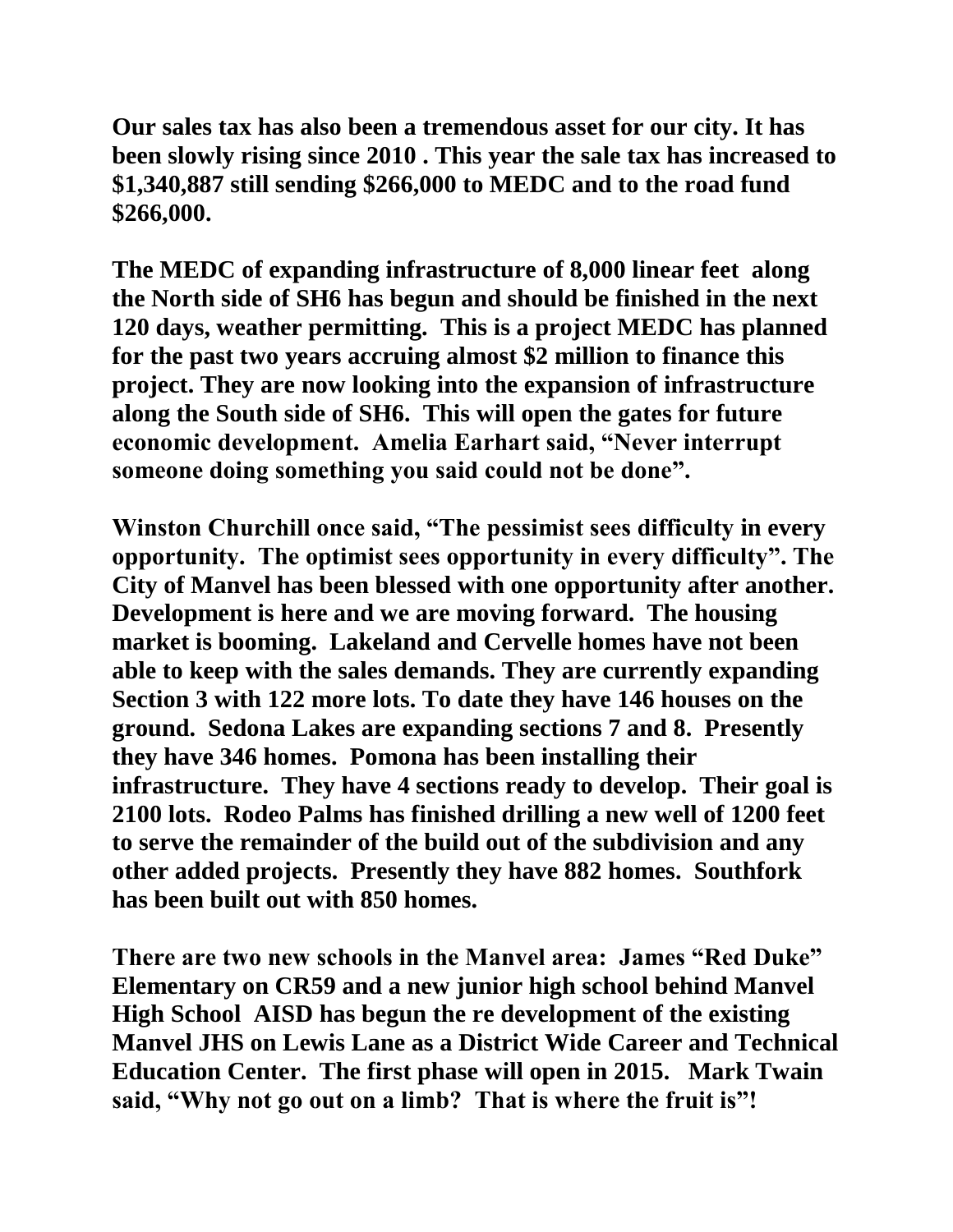**Our Comprehensive, Thoroughfare and Charter Review Commission Plans are being revisited and will be modified when and if it is necessary.** 

**I cannot take the credit for all that has been accomplished. This is not an "I" city, it is a "WE" city. Our department heads will deliver their own reports. They have lived it, done it and they deserve all the credit for their accomplishments.** 

#### *We will begin with the Permits Department, Mrs. Elaine Graham*

**Permit information from October 1, 2013 through September 30, 2014.**

| <b>Permit type</b>             | <b>Number issued</b> | <b>Valuation of Permits</b> |
|--------------------------------|----------------------|-----------------------------|
| <b>Residential</b>             | 295                  | \$72,582,362.00             |
| <b>Commercial</b>              | 17                   | \$32,291.036.00             |
| <b>All Other Permits</b>       | 429                  |                             |
| <b>Burn Permits</b>            | 365                  |                             |
| <b>Other annual Permits 38</b> |                      |                             |
| <b>Total Number</b>            | 1,144                |                             |

**Total Number of inspections conducted during these dates 5,097.**

**New Businesses**

**Private Mini Storage changes their name to Cube Smart Piece Buy Piece relocated to FM1128 H & H Sports Memorabilia Bierwirth Insurance Agency Lucky 6 Cut "N" Shave Bryson Monument & Lettering Quilter's Corner Beaver Creek Smokehouse**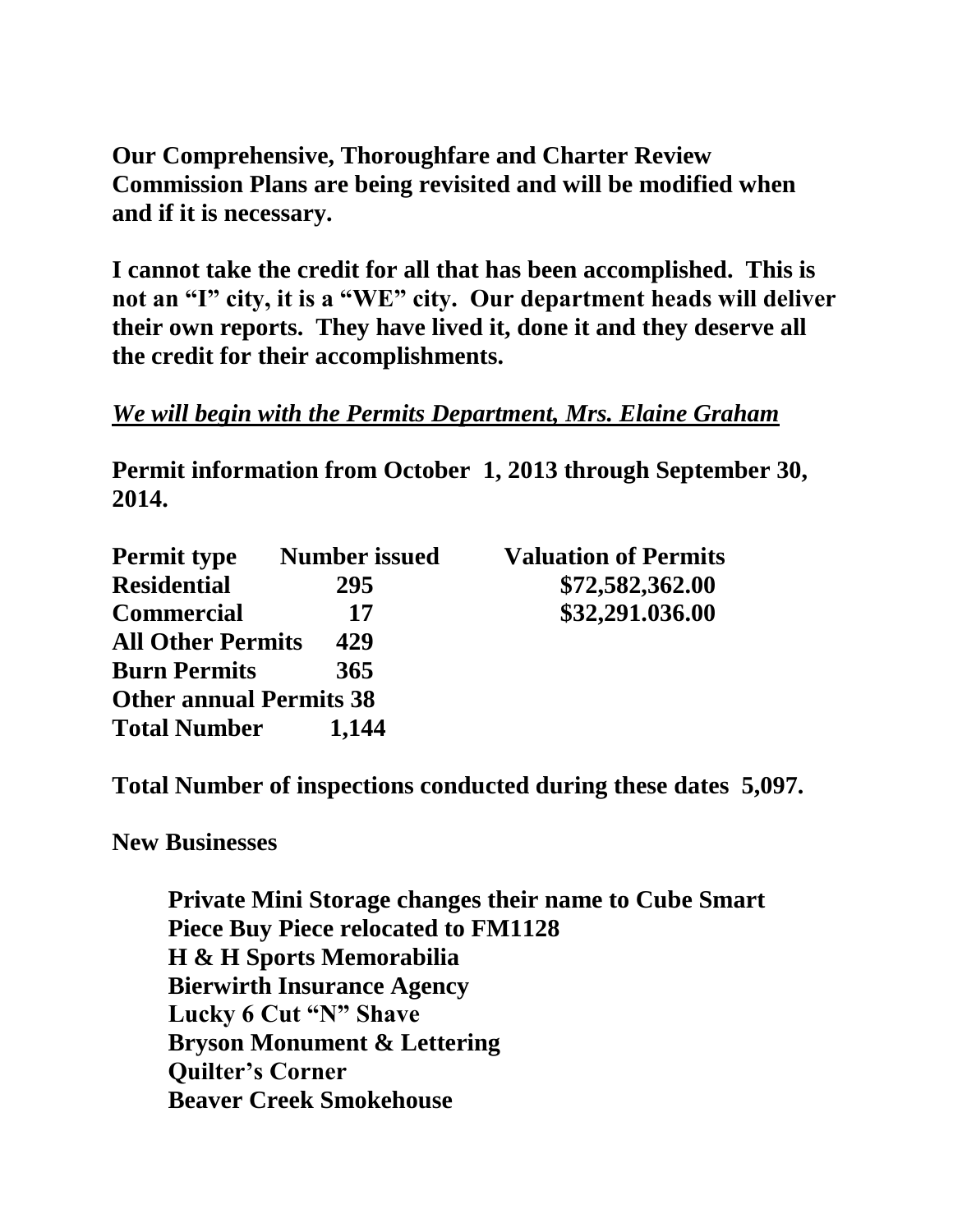**CR58 storage sold and changed their name to Diamond Storage\Cross Fit Manvel expanding their location Bobbi's Doggee Day Spa**

**EZLine is expanding once again. This time they are adding another building of 48, 750 feet. Sounds like business is good. John Cox, our Councilman, .is now the proud owner of Manvel Barber Shop.**

## *BOOK KEEPING AND WATER BILLING..Mrs. Brenda Derouen*

**In July 2013 we had 160 water/sewer accounts. Due to the expansion of Lakeland Subdivision, we now have 350+ accounts. We have almost replaced all standard meters with electronic meters. By installing electronic meters, we can read the meters more efficiently and in a timely manner. An added benefit is if a customer has an issue with a large volume of water usage, we have the capability to determine if there is a leak and if it is intermittent or continuous.**

### *WATER AND WASTE WATER utility department…Mr. Michael White*

- **1. 20 new fire hydrants added.**
- **2. Installed 7, 535 LF of new water line.**
- **3. Installed 6, 164 LF of new sanitary sewer line**
- **4. Repaired only 3 water leaks.**
- **5. Repaired only 1 sanitary sewer leak.**
- **6. Added new air drops at the Wastewater Treatment Facility.**

**The Utility Department is currently working on these projects:**

- **1. Working with the MEDC's infrastructure project along SH6**
- **2. A new lift station is being added.**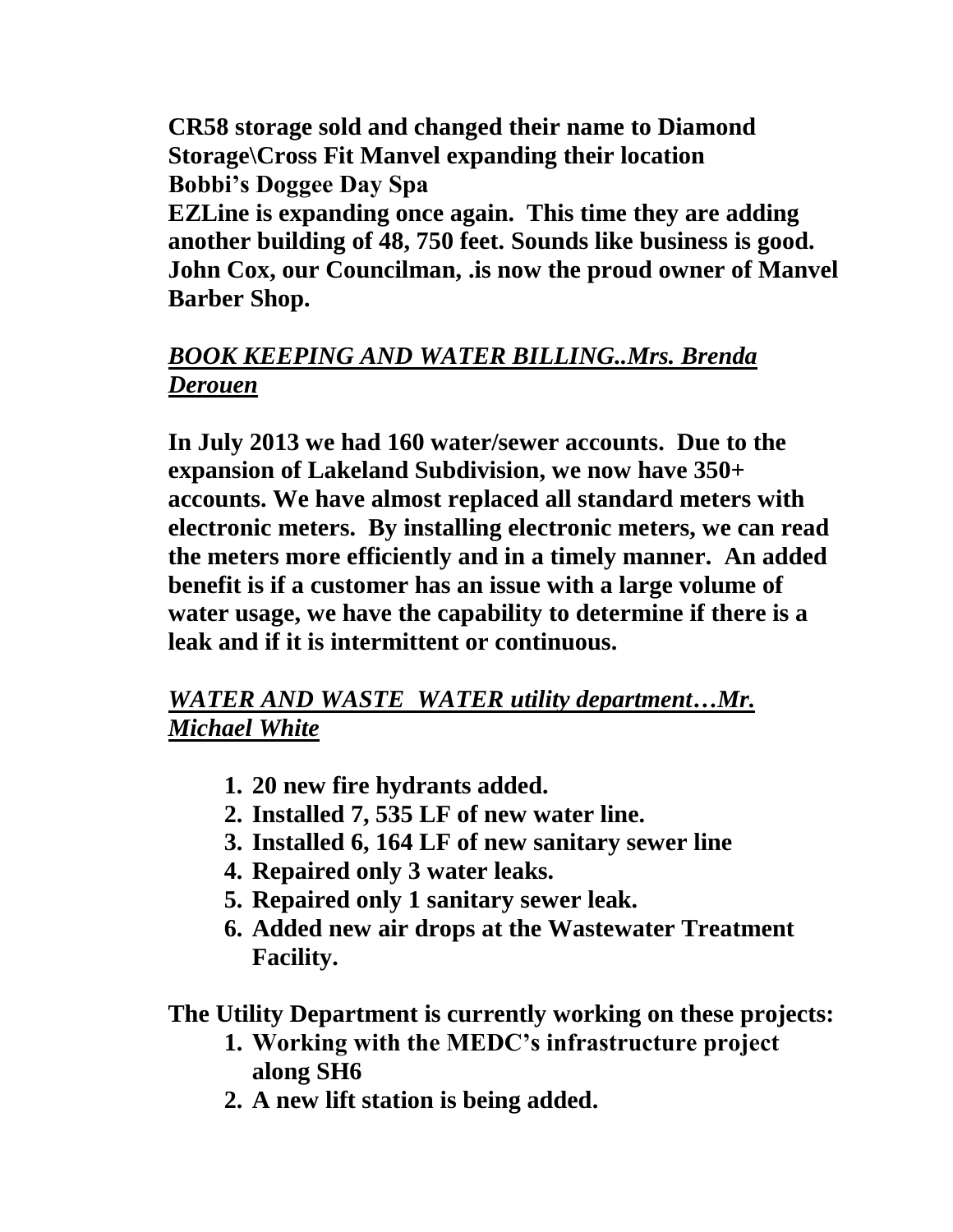#### *ROAD AND DRAINAGE DEPARTMENT..Mr. Jay White*

**My name is Jay White, Director of Public Works and I am proud to say I have worked for the City of Manvel for 28 years.**

**This year has been a great year for the Public Works Department. With the authorization of the City of Council I was able to purchase our own paving equipment the department has been lacking and we have been able to achieve the following:** 

**Repaired 4 ½ miles of roads in the city by: Completely rebuilding 13, 407 feet of roads Overlaying 10, 389 feet of roads**

**On behalf of the Public Works Department, I would like to give thanks to the Mayor and the City Council for recognizing the department's need of this equipment to repair our city's roads and I would also like to thank Brazoria County Road and Bridge and the Brazoria County Drainage Districts #3, #4 and #5 for their help through the years.**

#### *2014 Engineering Summary…Mr. Dan Johnson*

**This year was another busy and productive year for the City of Manvel's Engineering Department. The City continues to implement the use of a Manvel-based consulting Cit Engineer in Daniel Scott Engineering, LLC(DSE) for the majority of their efforts. DSC performs, reviews and inspections and developer-initiated projects as well as design and implementation of City-driven Capital Improvement Projects.**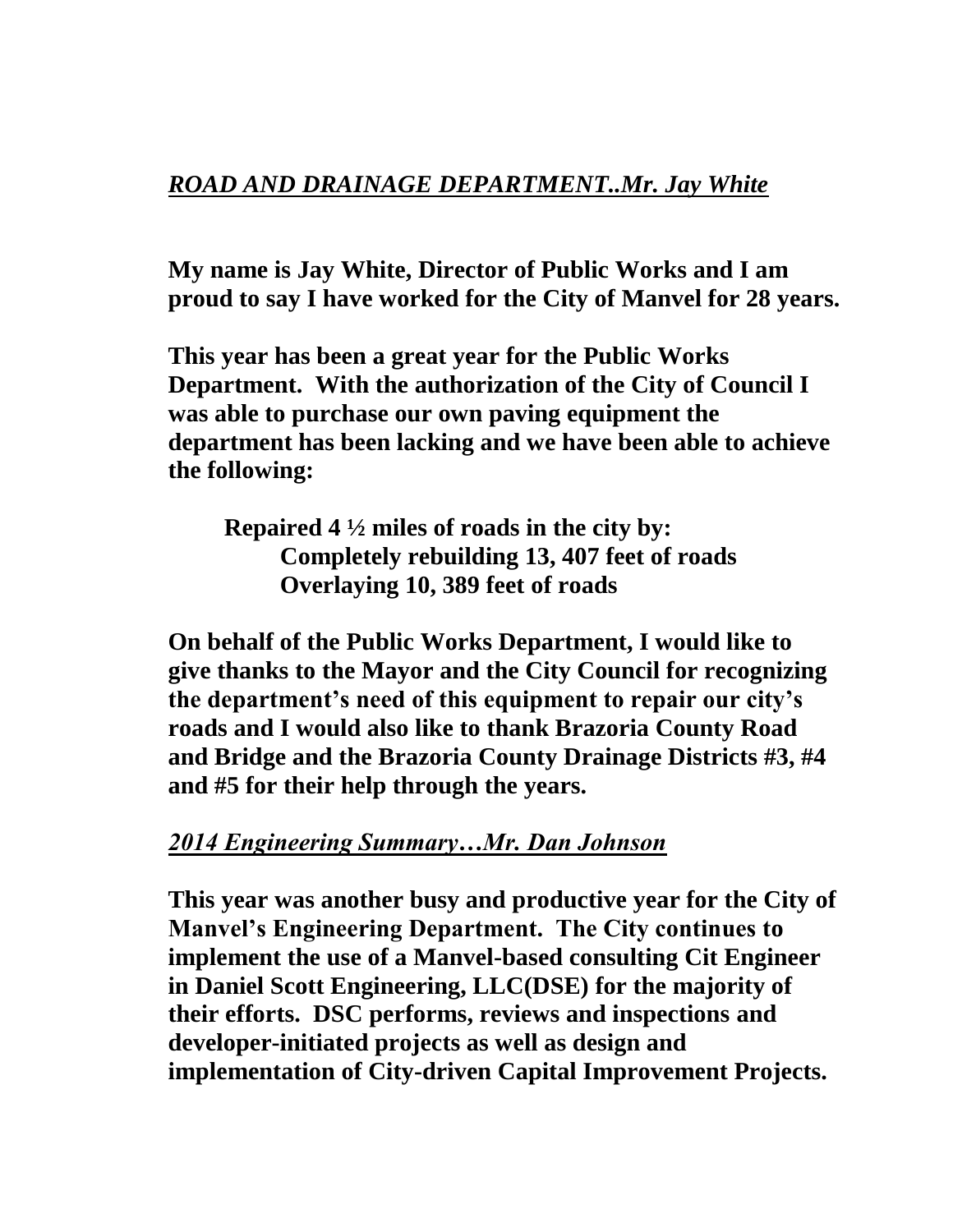**As of October 2014, DSE reviewed 19 construction plans, including Pomona Sections 1-4, water and wastewater plant, Sedona Lakes 7 and 8; various drainage and mitigations plans. These projects has also received infrastructure inspection services to ensure compliance with city regulations and design criteria.** 

**In 2012, city council adopted their first CIP identifying imminently needed projects, as well as their priority, anticipated years of completion and funding source. In 2013, that CIP was implemented to accomplish nine different capital improvement projects. One of these projects included the adoption of Water and Sewer Impact Fees to serve as an alternate funding source for future projects.** 

**Additionally, a city-wide water model was prepared by Huitt-Zollars Engineering Firm and a city-wide master drainage plan By Klotz Engineering Firm.** 

**Water and Sewer projects including utilities down SH6 to SH288 are currently under construction along with improvements to four of the city-maintained sanitary sewer lift stations.**

**The City of Manvel is indeed a City on the Rise and 2015 is forecasted to be even busier than 2014 with the continued construction of Pomona, Lakeland, Newport Lake Estates and several other pending projects.**

## *Municipal Court…..Mrs. Annie Torres*

**The Manvel Municipal Court is hosted at Manvel City Hall. Annie Torres is the Court Administrator, our presiding Judge of 18 years is Michael Culling, our Alternated Judge recently**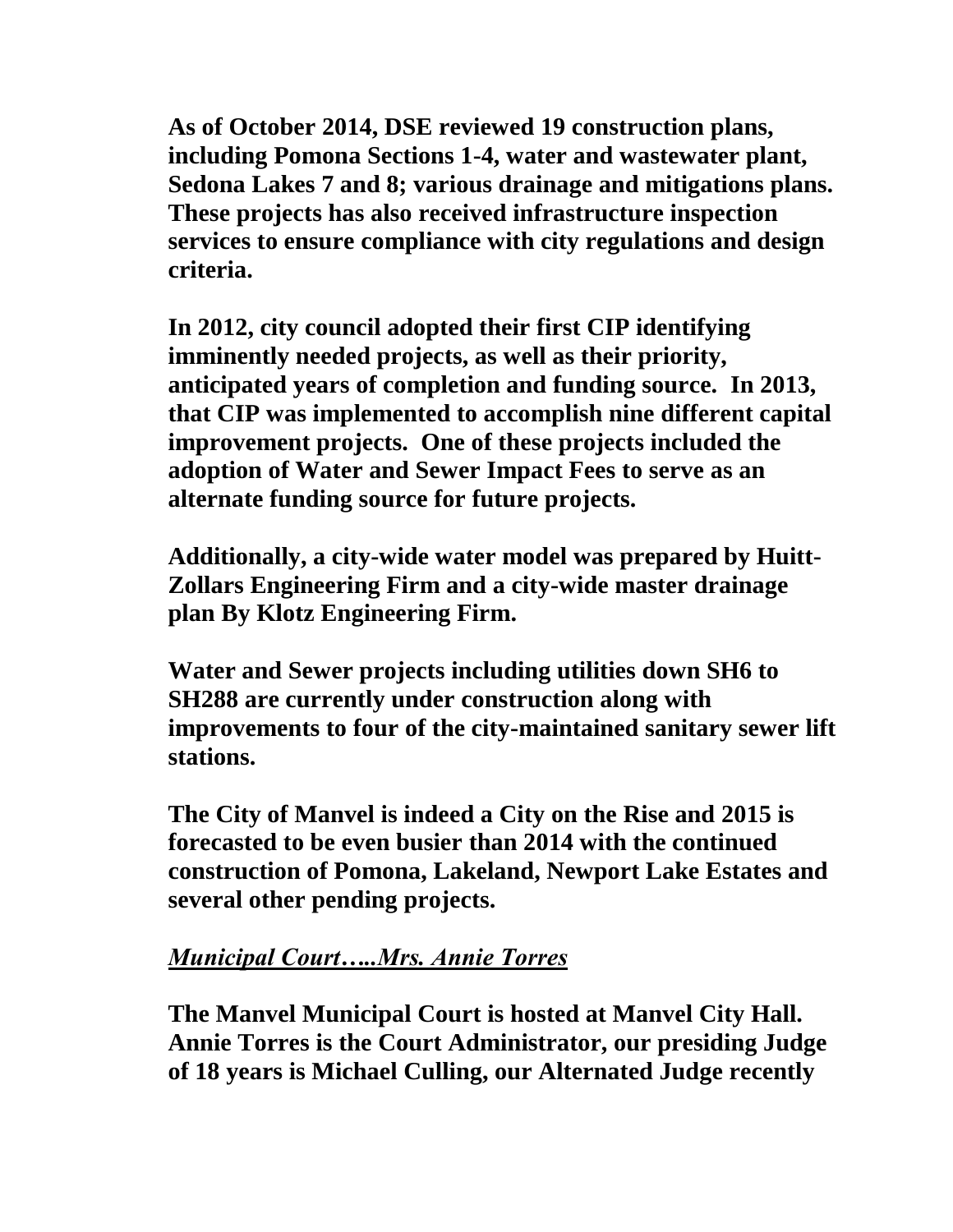**hired on November 10th, 2014 is:Thomas L. Pfeiffer and our Deputy Clerk is Kelley Haynes.**

**1.The Municipal Court is open from 7:30am to 5:30pm Monday – Thursday and Friday 7:30am to 11:30am.**

**2.Types of cases filed in Municipal Court are city ordinance violations and Class C fine only violations.**

**3.Court sessions are held twice a month at the Brazoria County Annex Courtroom.**

**4.All court staff attending mandatory yearly court training classes.**

**5.We are currently in the process of converting our court software to Incode with Tyler Technology.**

**6.Delinquent cases are reported to McCreary, Veselk, Bragg & Allen (MVBA) attorneys at Law for collections.**

**7.Delinquent cases are also reported to OmniBase of Texas which prevents defendants from renewing their driver's license.**

**8.Reports are filed with the State Comptroller's Office, Office of Court Administration and the Department of Public Safety and City Court on either a monthly or quarterly basis.**

## *MANVEL Police Department…Chief Keith Traylor*

**In 2013 city council approved the purchase of three Tahoes. These Tahoes were purchased and outfitted with emergency lights, radars and mobile radios and in used by February 2014.** 

**Due to the mandate handed down by the FCC all 800 Mhz radios have to be converted to 700Mhz digital radios by the end of 2016. We are currently in a replacement program for all radios mobile and portable. We have replaced almost 50% of our inventory. The big cost in the communications center which will be scheduled in the 2015-2016 fiscal year.**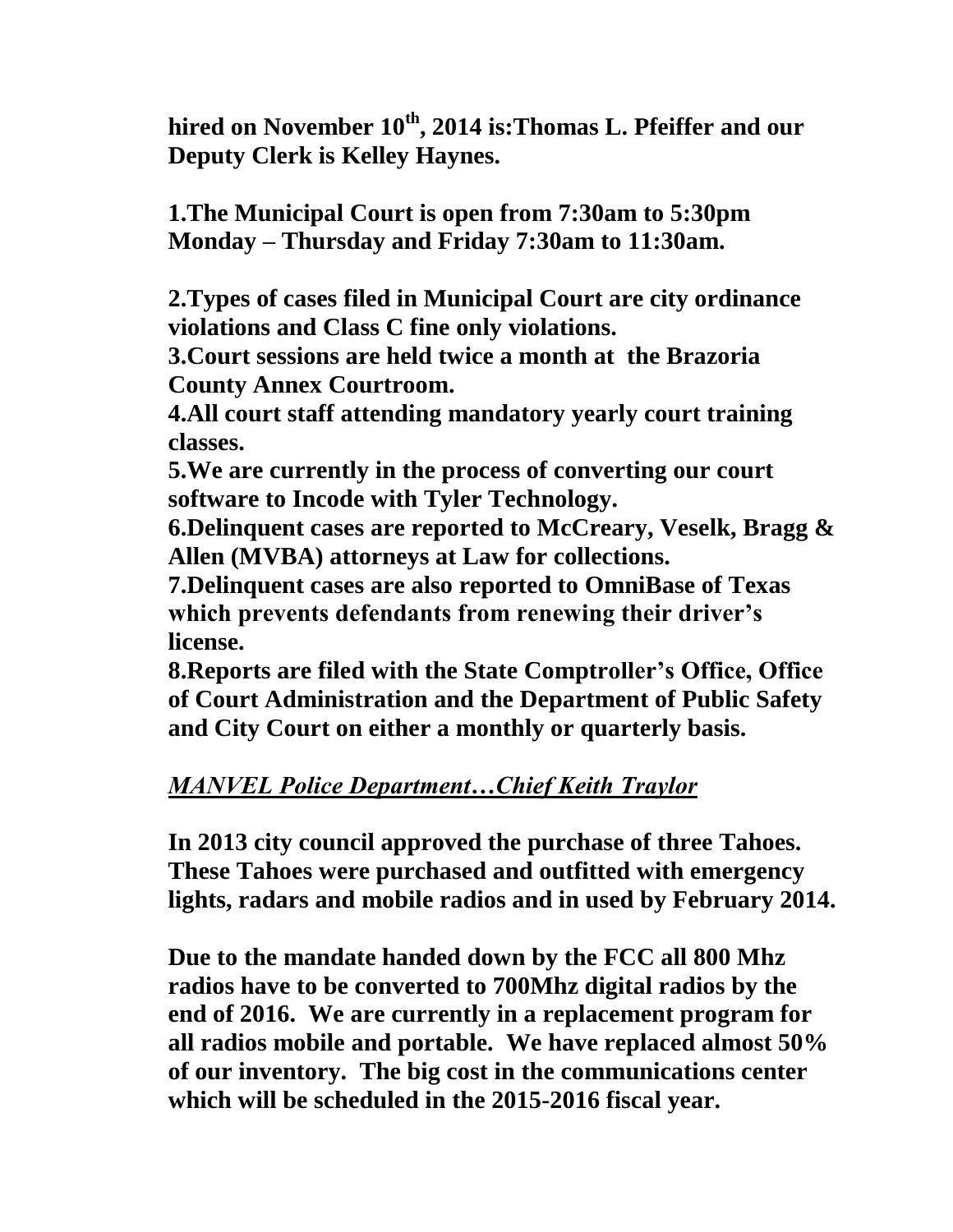**With the assistance of several businesses in the city with generous donations to the Manvel Police Association, we purchased and issued Tasers to all officers.**

**We completed the temporary holding facility for canines.**

**We continue aggressive traffic enforcement within the school zones and neighborhoods in the city.**

**The City Fire Marshal/Code Enforcement Officer resigned in April. Since that time, the department has stepped up and assisted with enforcing ordinance in the city, received numerous calls for overgrown properties and removed countless bandit or snipe signs posted on the cities right-ofways and utility poles.**

**In July the department was notified by the Southern Brazoria County SPCA, they would no long accept animals from Manvel. We have been able to negotiate a contract with the Alvin Police Department and the Alvin Animal Control to utilize their new shelter. This benefits the citizens of Manvel as there is a better chance of getting their animals re-claimed and it keeps officers on the streets more as we will be no longer travelling to Lake Jackson to drop off animals. We still do have an animal control officer, but the officers of the department and I will do whatever we can to assist in domestic animal calls.**

**In September the Manvel Police Association held their second annual Chili and Rib Cook-off. The Association raised over \$7,000.00 for the Blue Santa Program. This program allows the association to purchase Christmas for the underprivileged children.**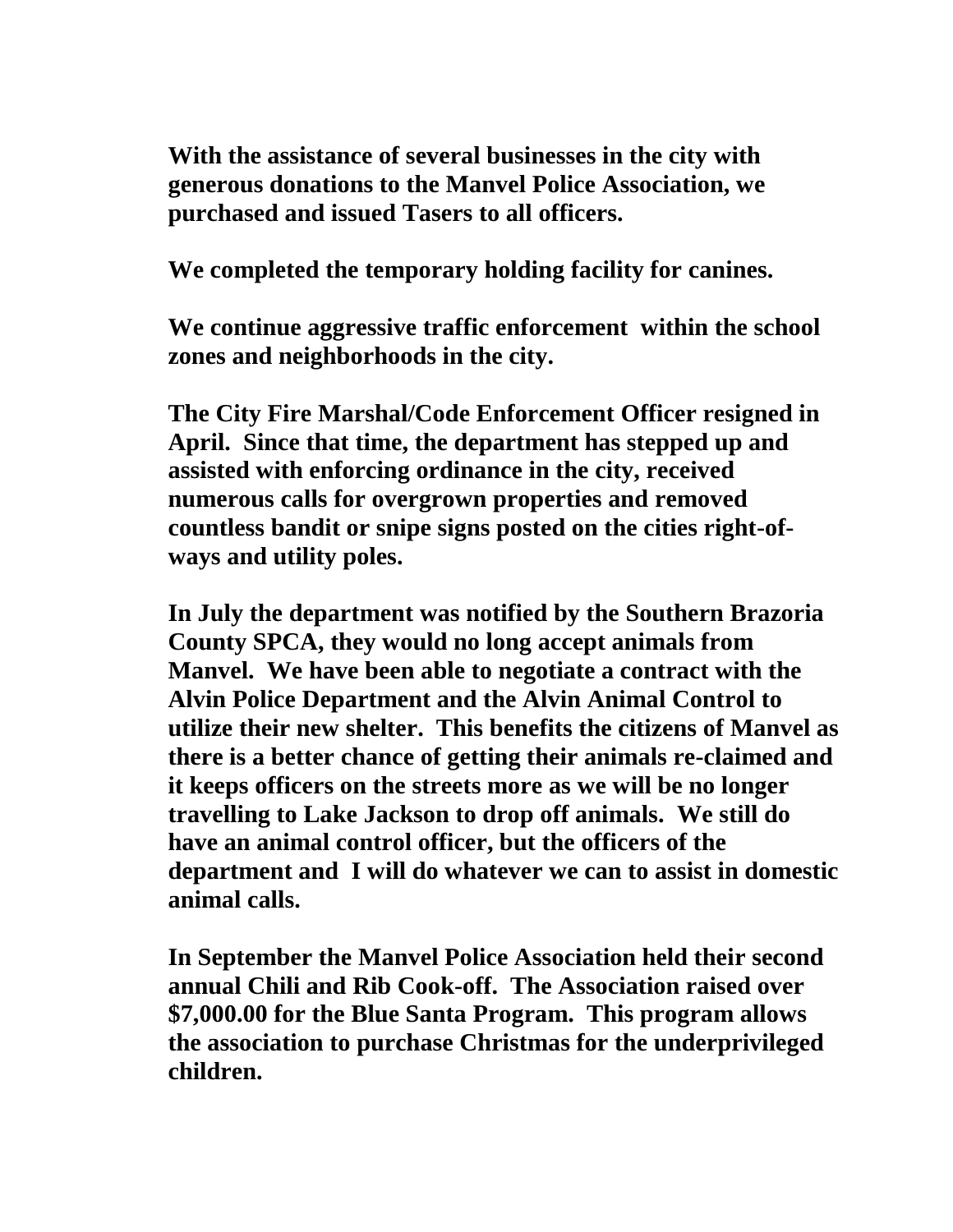**Statistical Date from October 2013 to September 2014:**

| <b>Calls for service</b>                 | 16,849              |
|------------------------------------------|---------------------|
| <b>Response time to Priority 1 calls</b> | Avg.4:42            |
| <b>Traffic stops</b>                     | 4,005               |
| <b>Citations/warnings</b>                | 2,945<br>361<br>136 |
| <b>Animal complaints</b>                 |                     |
| <b>City ordinance violations</b>         |                     |
| <b>Accidents</b>                         |                     |
| <b>Major</b>                             | 41                  |
| <b>Minor</b>                             | 220                 |
| <b>Fatality</b>                          | 1                   |
| <b>Criminal Case initiated</b>           | 321                 |
| <b>Arrests</b>                           | 125                 |

**The department is looking forward to the future and we are planning for next step. We know we have many challenges ahead of us but we are planning and looking forward to great things to come.**

## **THANK YOU TO ALL DEPARTMENT HEADS. WHAT A FANTASTIC JOB THEY HAVE DONE!**

**George S. Patton said "Never tell people how to do things. Tell them what to do, and they will surprise with youth ingenuity".**

**The City of Manvel has been blessed with tremendous people and we will continue with the Lord's guidance. COMMUNICATION AND TRANSPARENCY IS OUR MOTTO.**

**Leonardo de Vinci said, "Knowing is not enough; we must apply. Being willing is not enough: we must do".**